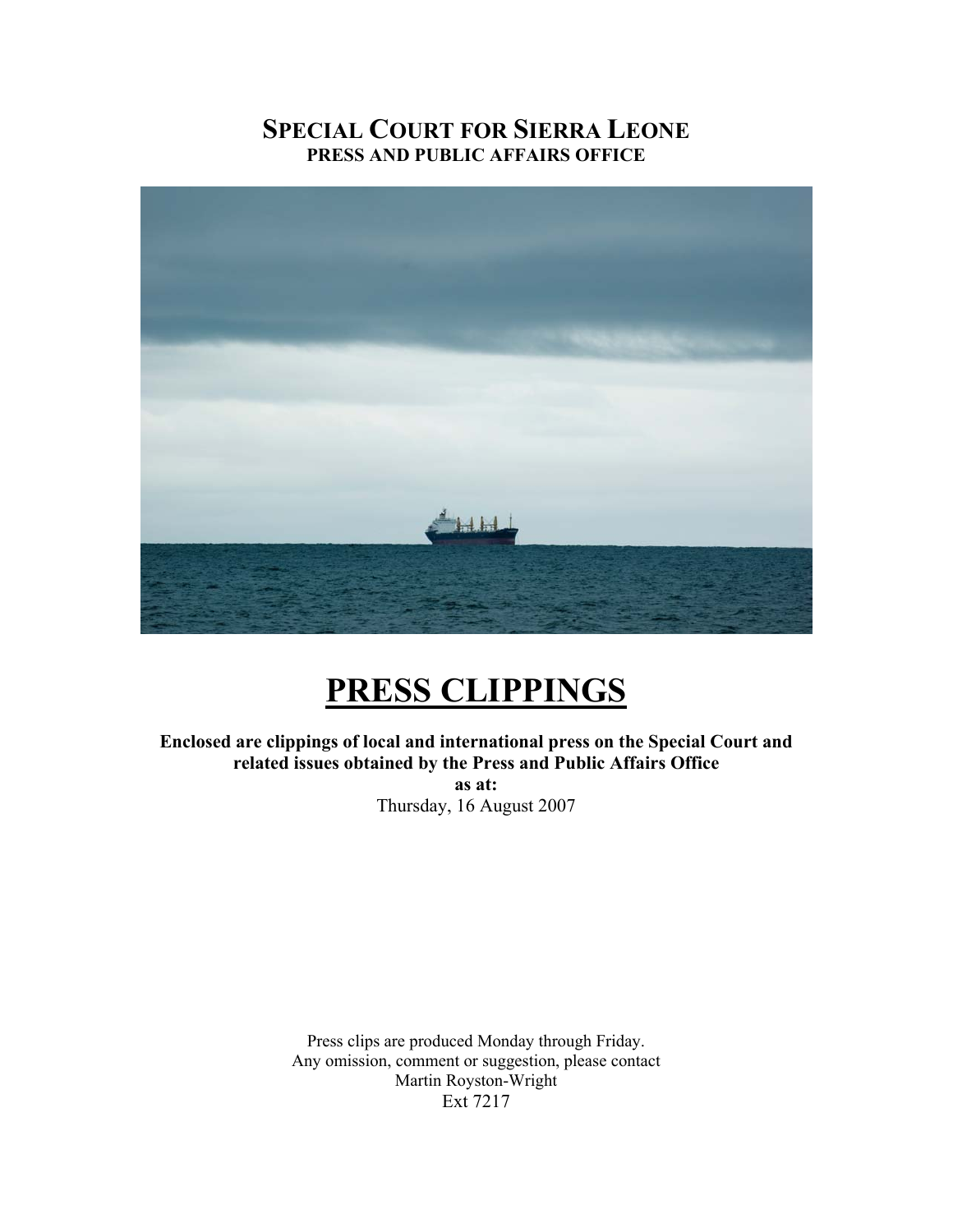| <b>Local News</b>                                                               |             |
|---------------------------------------------------------------------------------|-------------|
| Over Failed Amputee Housing Project / Awareness Times                           | Page 3      |
| <b>International News</b>                                                       |             |
| Taylor's New Lawyer Expresses Concern / BBC Focus on Africa                     | Pages 4-5   |
| Taylor Lawyer Wants Travel Ban on Liberians Lifted / Reuters                    | Page 6      |
| Taylor's Legal Team Seeks Trial Postponement to Jan. 7 / The Analyst (Monrovia) | Pages 7-8   |
| Taylor Sanctions Impair Defence, says Lawyer / Agence France-Presse             | Page 9      |
| Hiccups in Taylor's Trial / The Daily Observer (Liberia)                        | Page 10     |
| UNMIL Public Information Office Media Summary / UNMIL                           | Pages 11-13 |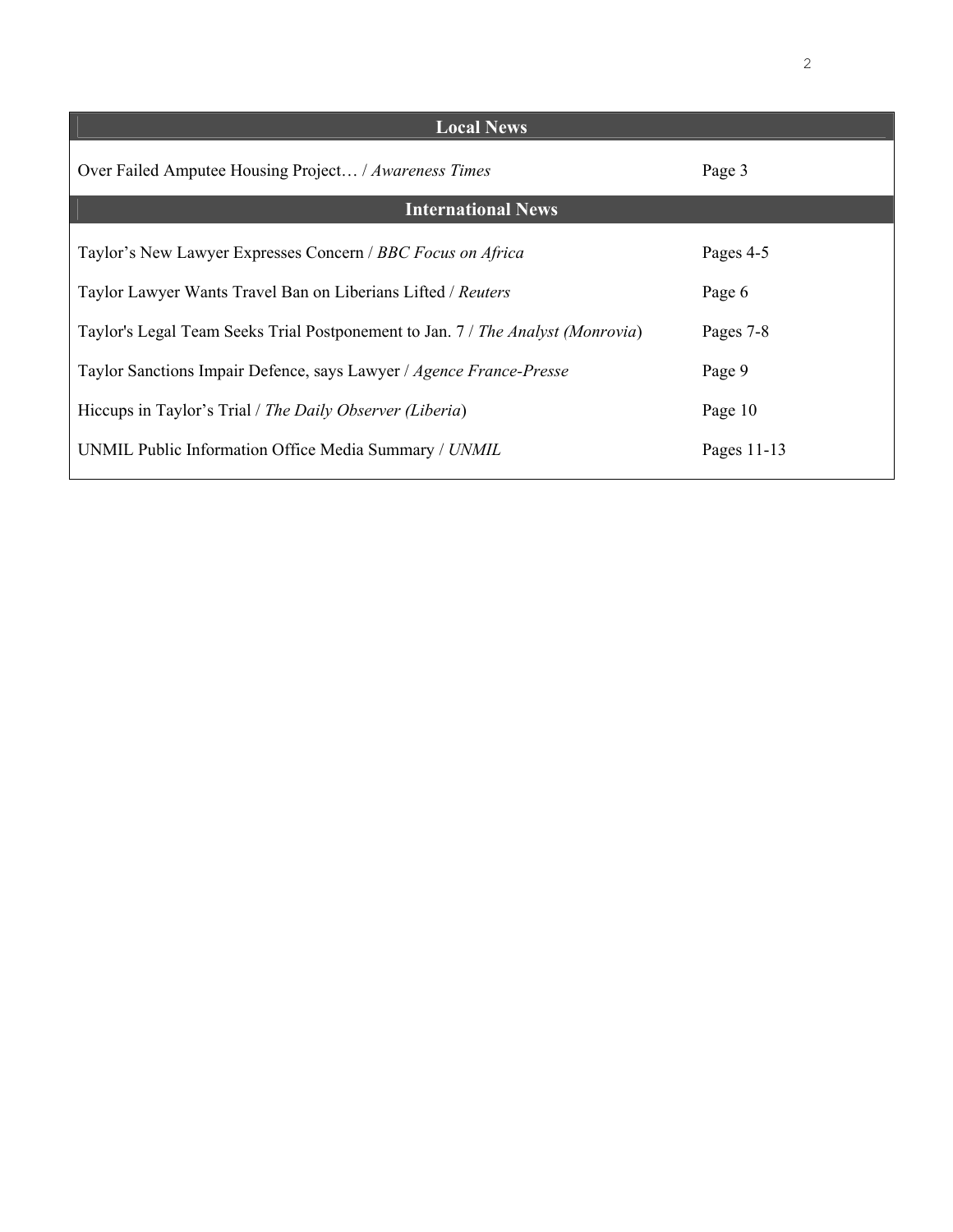### Awareness Times Thursday, 16 August 2007

# **Over Failed Amputee Housing Project, NGO cries Foul**

### **By Juliet Ansumana**

In an attempt to alleviate the suffering of amputees and war wounded for lack of shelter, a Non-Governmental Organization, the Norwegian Friends of Sierra Leone has embarked on the construction of dwelling houses for these unfortunate Sierra Leoneans in Bo, Kenema and Kailahun Districts respectively.

This charity housing project is successfully being implemented in both

Bo and Kailahun Districts whilst the Kenema phase has witnessed some hiccups. According to Madam Elisa, the project coordinator, the authorities in that City have deliberately decided to throw spanners into the construction project as they are demanding that the land earmarked by these people be bought by the NGO before ever work should commence. She said until the City Council authorities fulfill their side of the

contract, Kenema will not be covered, hence the supposed beneficiaries continue to remain in the cold. Madam Eliza noted that the provision of shelter for amputees and war wounded is an answer to a call made in the recommendations of the Truth and Reconciliation Commission with regards to the provision of housing for amputees and war wounded, and said the project is currently in its pilot phase.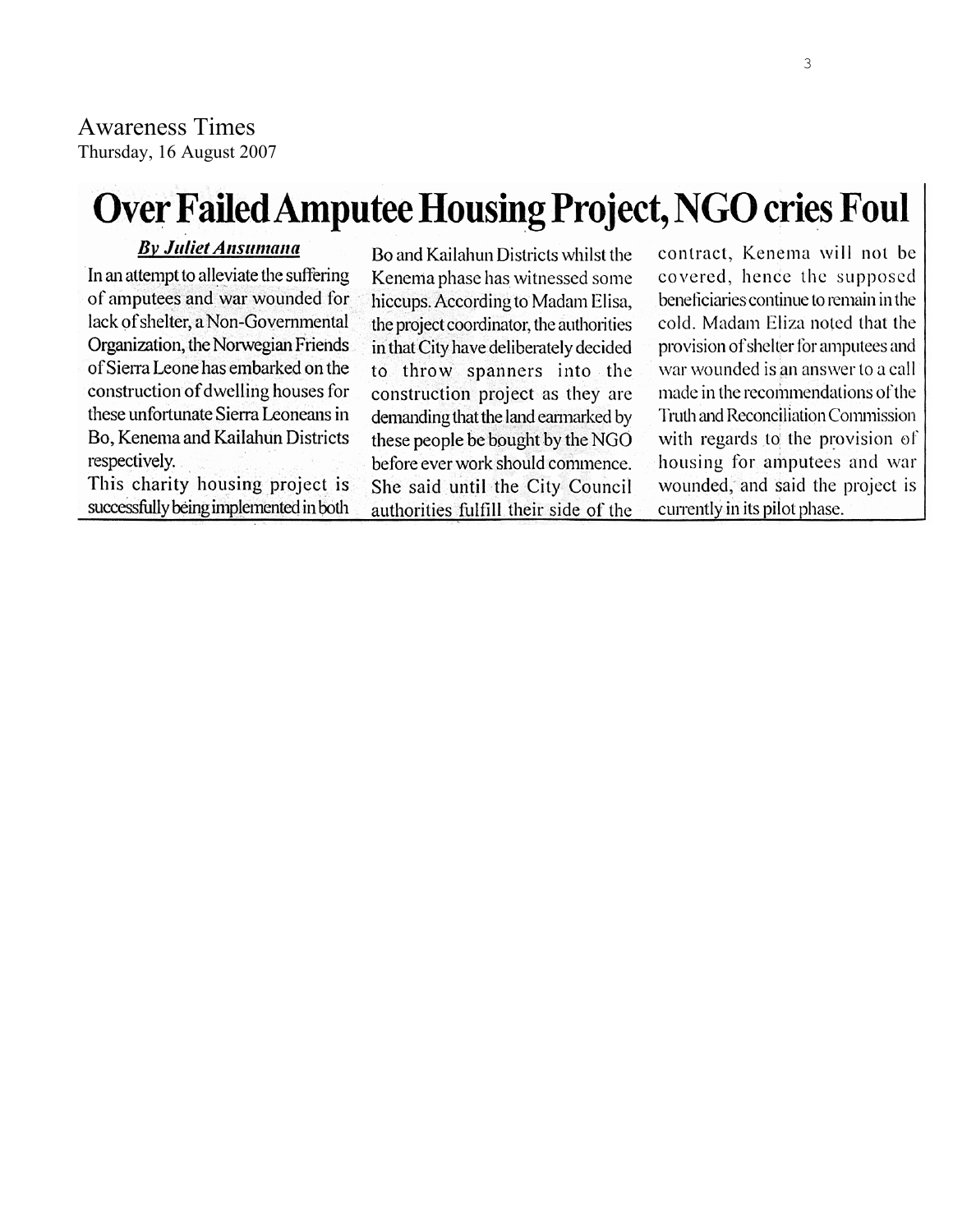# Focus on Africa

Thursday, 15 August 2007

LEAD-IN: The trial of former Liberian President Charles Taylor, accused of war crimes in neighbouring Sierra Leone, is expected to resume next Monday at the International Criminal Court in The Hague, where the UN-backed Special Court for Sierra Leone is sitting. The trial was suspended to allow for the appointment of a new Defence counsel after Mr. Taylor sacked his lawyers, demanding more resources and claiming the trial was a political charade. Well, the Court tried to address some of Mr. Taylor's concerns, and he now has a new Defence counsel, the British lawyer Courtenay Griffiths, who is currently visiting the Liberian capital Monrovia. Our correspondent there, Ledgerhood Rennie, asked him if he's sure Mr. Taylor will receive a fair trial.

GRIFFITHS: It will be difficult. I appreciate that we are facing very much an uphill task here, which is why I'm enlisting the support of the people of Liberia to in effect be censorious, to ensure that this Court lives up to its protested commitment to due process and fairness for all persons tried before it.

You're crying already.

GRIFFITHS: I'm crying already, and I have good cause to cry. Because past events since Mr. Taylor since Mr. Taylor [was] arrested suggest that we have good cause to be concerned about the quality of justice which might be dispensed [there]. I've already outlined some of the difficulties he has faced personally in terms of having private conversations with his lawyers in The Hague. Many people in Liberia may well have seen the events of the fourth of June and the exchanges between his counsel and the Court. And already from speaking to people in Liberia it's quite clear to me that many ordinary Liberians are concerned.

Mr. Taylor has raised a lot of issues concerning his trial. What is he saying about his conditions?

GRIFFITHS: For example, any telephone calls he makes are monitored, and before he can telephone anyone, that person's name has to be put on an approved list, and if that person's name isn't approved then obviously he can't contact or indeed see in person that individual, which creates difficulties for a man who's thousands of miles away in a foreign country.

People of your calibre would not want to come here to such a case that is highly politically charged as you are saying. So why did you take up the case?

GRIFFITHS: I've never shied away from a challenge, and throughout my legal career I've taken on many cases which were at the time unpopular. But it seems to me, everyone has a right to a proper legal defence, and it seems to me if given a level playing field I have the opportunity of representing Mr. Taylor, then of course I'm going to do it to the best of my ability.

And so do you go to Freetown also as you've come to Monrovia?

GRIFFITHS: Of course, because I think it would be remiss of me given the nature of the proceedings in which I am engaged to not visit the two countries which feature so prominently in those proceedings. And so I've made a point of coming here before I make my first appearance in the Court in order to gauge the feeling here in West Africa.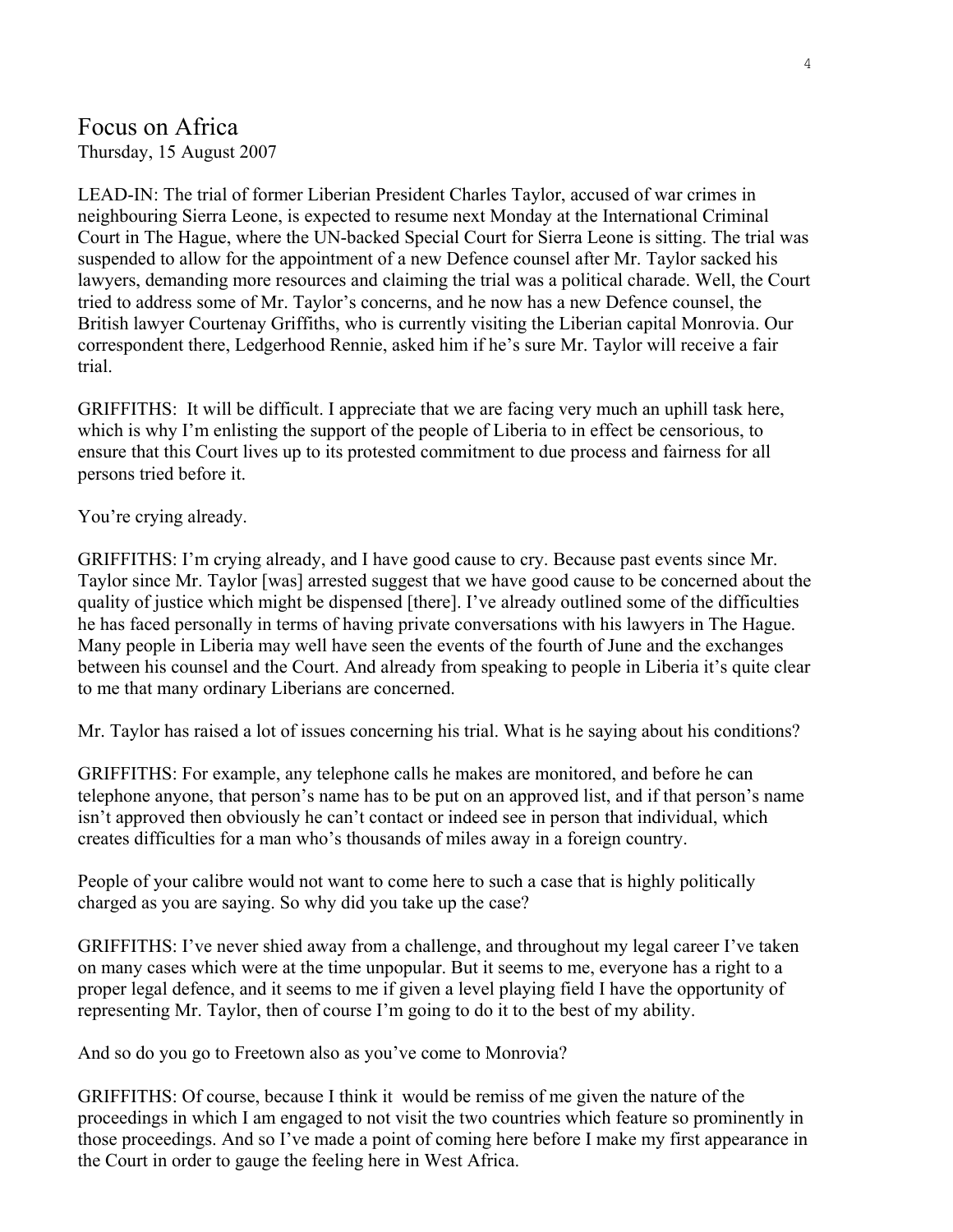And what is that feeling?

GRIFFITHS: Well I get a sense that many people here in West Africa are concerned that Mr. Taylor in many ways is being treated as a scapegoat. And if that is the case, then it seems that it's one of the issues that I will have to tackle. But equally it's an issue which the people of West Africa themselves have to engage with, because it seems to me that if international justice is to mean anything, particularly when [indistinct] is so concentrating its attention on Africa, then Africans, it seems to me, have to have a clear and focused input in that debate.

Courtenay Griffiths, with (sic.) the new Defence lawyer for the former Liberian President Charles Taylor.

*[Transcribed by the Press and Public Affairs Office]*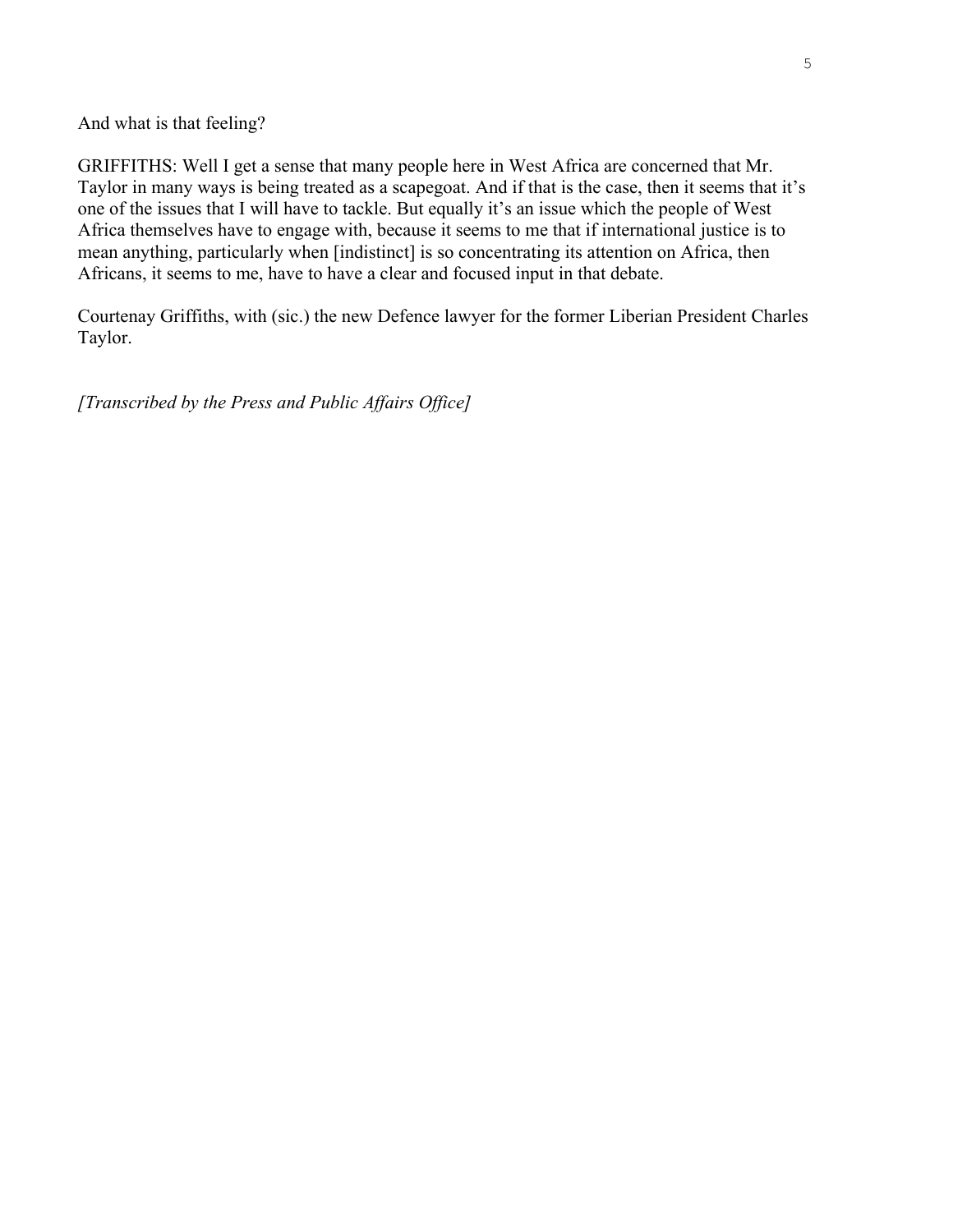### **Reuters** Thursday, 16 August 2007

### **Taylor lawyer wants travel ban on Liberians lifted**

### By Alphonso Toweh

MONROVIA, Aug 16 (Reuters) - Former Liberian President Charles Taylor's defence lawyer has called for the lifting of a U.N. travel ban on Taylor's former associates so they could serve as witnesses in his war crimes trial.

Once one of Africa's most feared warlords, Taylor is on trial by a U.N.-backed court in The Hague accused of instigating murder, rape and mutilation by backing rebels during a decade of civil war in neighbouring Sierra Leone.

The United Nations imposed travel bans in 2003 against members of his administration to prevent them from undermining a transition to democracy in Liberia after he fled the country at the end of its own, parallel civil war.

"We have come here to see whether we can get witnesses and proof that will be used in the interest of Mr. Taylor," Taylor's lawyer, Courtenay Griffiths, told reporters in Liberia's capital Monrovia late on Wednesday.

"There is a climate of fear where those sympathetic to Mr. Taylor are afraid to speak out in case they too are targeted for sanctions. But ordinary Liberians should not be intimated by these measures," he said.

Griffiths, who was appointed as Taylor's new lawyer last month, has urged the court in The Hague to again delay proceedings which have already been repeatedly postponed.

Taylor boycotted the opening of the trial in a dispute over the resources allocated to his defence, prompting judges to order the court to ensure Taylor had a full defence team by the end of July, ready to resume on Aug. 20.

Griffiths said he had filed a motion with the Special Court for Sierra Leone, which is trying Taylor in a special sitting in The Hague, asking for the removal of the U.N. travel ban on certain Liberians, without specifying whom.

"Africans cannot afford to be mere spectators while a son of their soil, Liberia's democratically elected president, is put on trial in a foreign land," he said.

"The Liberian people, who elected him by a landslide, have not been given any opportunity to have an input in the trial or to judge him through a democratic process."

Taylor, who triggered Liberia's civil war when he launched a rebellion from the Ivory Coast border in 1989, was elected president in 1997 during a lull in the brutal war, which killed an estimated 200,000 people.

Taylor's trial is being held in The Hague because of fears that his continued presence in West Africa, close to his former associates, could again destabilise the region.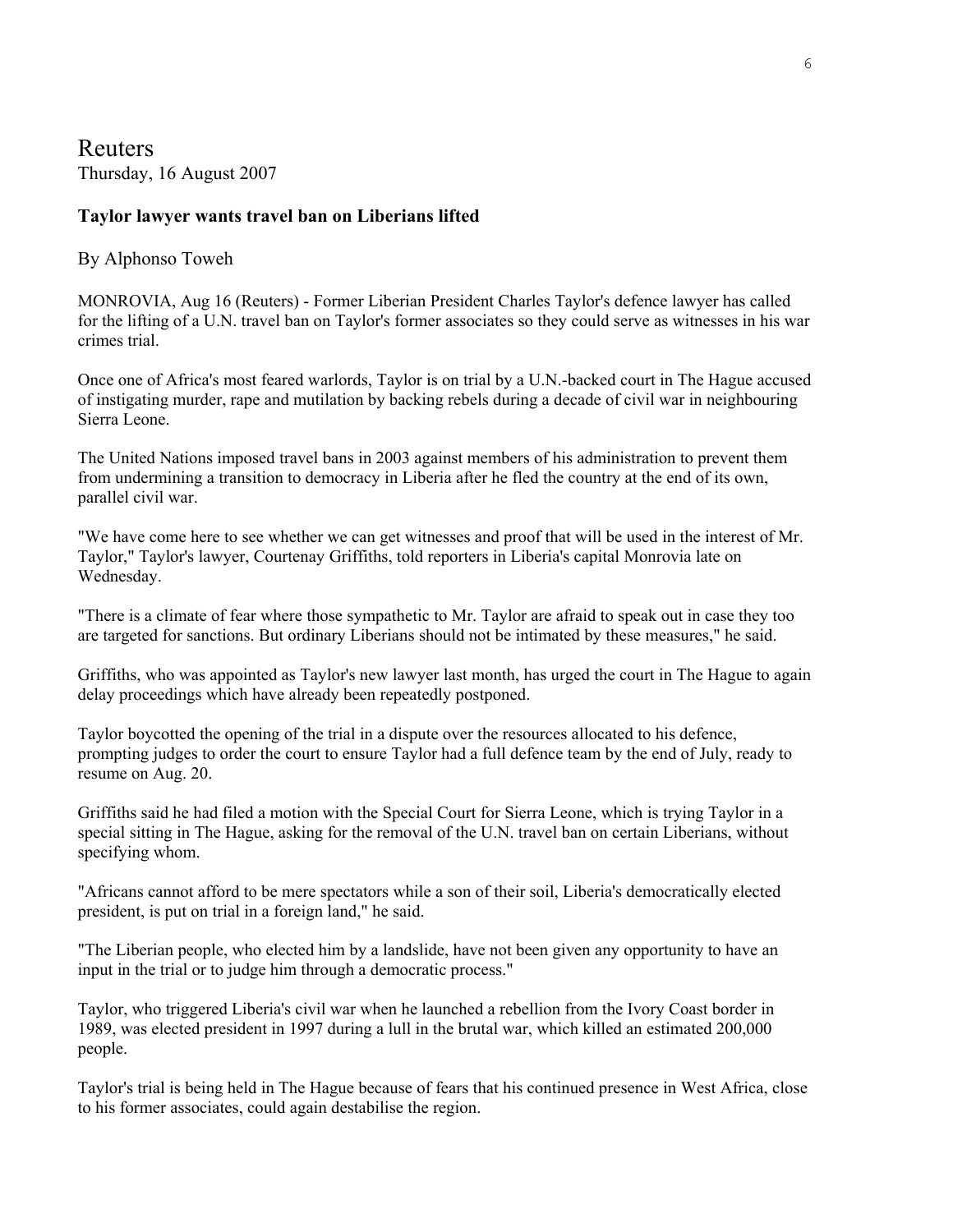### The Analyst (Monrovia) Wednesday, 15 August 2007

#### **Taylor's Legal Team Seeks Trial Postponement to Jan. 7**

The trial of former Liberian President Charles Taylor for alleged war crimes and crimes against humanity said to have been committed in neighboring Sierra Leone, was to resume on August 20, but this may most likely not go on as planned.

A new variable has been introduced this time around; with the new defense team of Taylor calling for the postponement of the trial so that they may be have adequate time to study their client's case.

If the motion is accepted at the August 20 Status conference, it may mean that the timetable already set by the Special Court for the trail will lapse beyond the two year period, without making any essential progress beyond the preliminary appearances for guilty or not guilty oath taking.

By January 7, 2008, the anticipated new trial date chosen by the defense team instead of fast approaching August 20, 2007 when the trial should have commenced.

Mr. Taylor's lawyers in a communication via weblink from Faatimah Hendricks, and posted on 14 August 2007, is herein detailed by highlighting the key points of the defense team's contentions and what the new development may have on the life of the trials.

The special court, trying the former Liberian president, Charles Taylor, will next week consider an application by defense lawyers to postpone the trial until January next year.

According to the website established to cover the entire proceedings for the benefits of Sierra Leonean and Liberians, the Special Court for Sierra Leone announced in The Hague, in the Netherlands, that the trial would not proceed on August 20 as originally scheduled. Instead, the court says that it will conduct a "status conference" to determine the length of the delay.

The determination of the length of delay is basically under the control of the court but requires that it is first discussed, as seen in the status conference to which all parties' litigants form a part.

In a motion posted on the website, Taylor's new defense team asked that the trial be postponed until January 7 to allow "adequate time and facilities for the preparation of [Taylor's] defence, as required by Article 17 of the Statute of the Special Court of Sierra Leone."

The motion did not show why the length of adequate time and facilities had to be stretched to 2008 but it is believed that these lawyers may need more time to look at the numerous volumes of evidence already provided by the prosecution team against the former Liberian leader.

In its response, the prosecution said it was ready to begin leading evidence, but agreed that the defense team's reason for asking for a delay was justified. However, it left the duration of the delay in the court's discretion.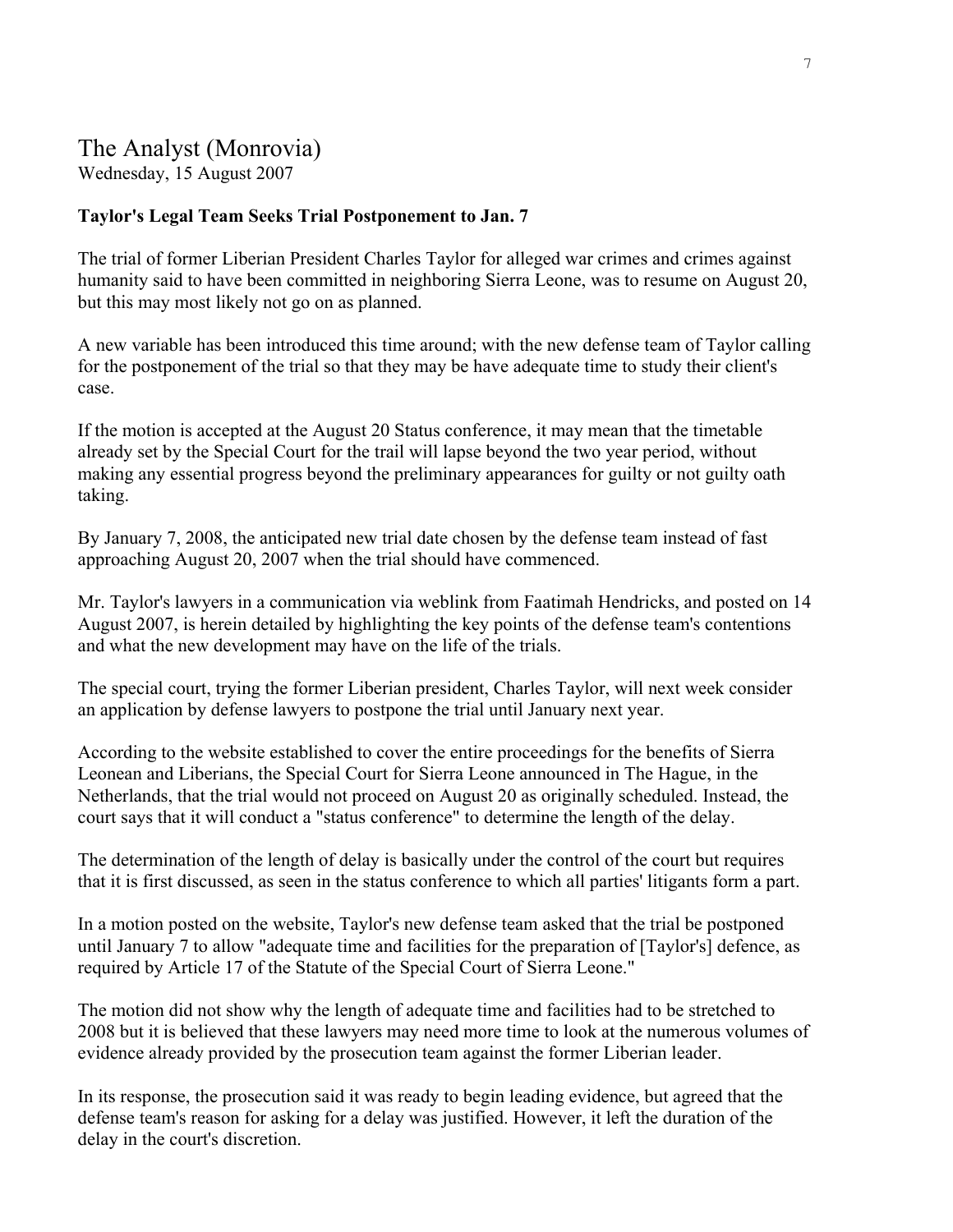But by this agreement, the prosecution sided with the Mr. Taylor team that postponement was necessary, especially in the aftermath of Taylor's sacking of the ex-British defense counsel, Karim Khan, on the basis of what became known as his indigence to secure lawyers for an effective defense of his interest

Taylor is accused of committing crimes against humanity and war crimes, including mutilations, murder, sexual slavery, sexual violence, recruiting and using child soldiers, abduction and using forced labor.

Taylor's apparent escape from Nigeria, where he had taken asylum with that government eventually brought him under custody of the Sierra Leone Special Court.

It can be recalled that the former Liberian leader is accused by many international organizations that he greatly assisted the revolutionary united front, rebels to carry on their war of amputation of children and people's limbs throughout the conflict.

The Sierra Leonean war was seen as a very deadly conflict on the continent for which he has now been indicted and is facing an eleven count charges of war crimes, crimes against humanity and violation of international humanitarian law amongst others.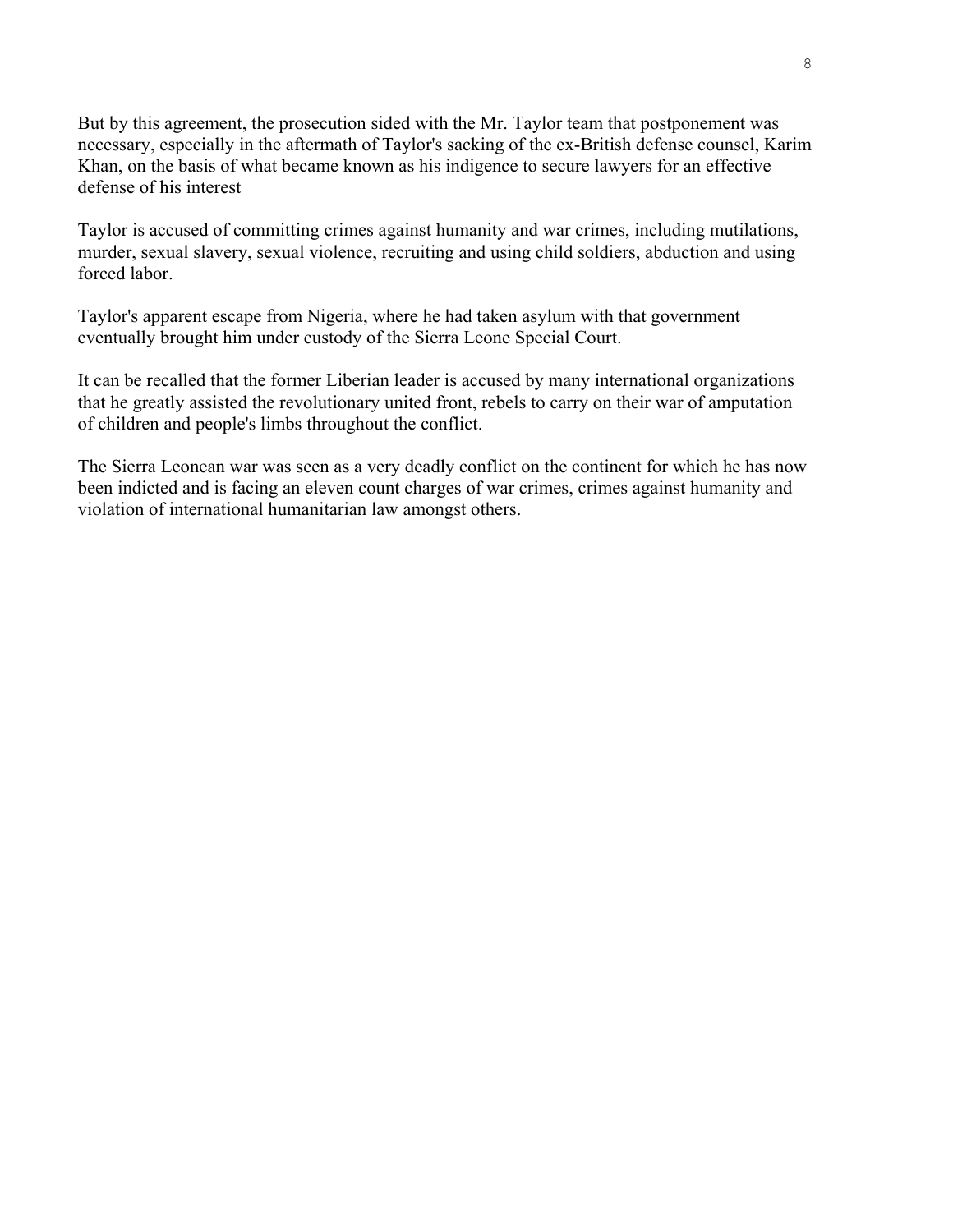# Agence France-Presse

Thursday, 16 August 2007

### **Taylor sanctions impair defence, says lawyer**

### Monrovia, Liberia

Sanctions against former Liberian president Charles Taylor and his entourage are impairing his ability to defend himself against war-crimes charges, his lawyer said on Wednesday.

The sanctions imposed by the United Nations are having a "chilling effect" as witnesses sympathetic to Taylor are afraid to come forward, said Courtenay Griffiths, who was appointed last month as the head of a new defence team.

"There is a climate of fear where those who are sympathetic to Mr Taylor are afraid to speak out in case they are targeted for the sanctions," he told journalists.

Taylor's lawyers asked the UN-backed Special Court for Sierra Leone in June to lift the sanctions against Taylor.

Taylor (59), the first African head of state to stand trial before an international court for war crimes, boycotted the opening session in The Hague in June and sacked his lawyer on the ground that he had no chance of receiving a fair hearing.

Once one of Africa's most feared warlords, Taylor has pleaded not guilty to all 11 charges of war crimes and crimes against humanity including murder, rape and using child soldiers during the brutal 1991-2001 civil war in Sierra Leone.

Up to 200 000 people were killed in the Sierra Leone conflict, with rebels mutilating thousands more, cutting off arms, legs, ears or noses.

Taylor was also a key player in his country's back-to-back civil wars that spanned 14 years.

He is accused of arming, training and controlling the Revolutionary United Front group of Sierra Leone, responsible for many of the mutilations, in exchange for still-unknown amounts of diamonds used to fund war. -- Sapa-AFP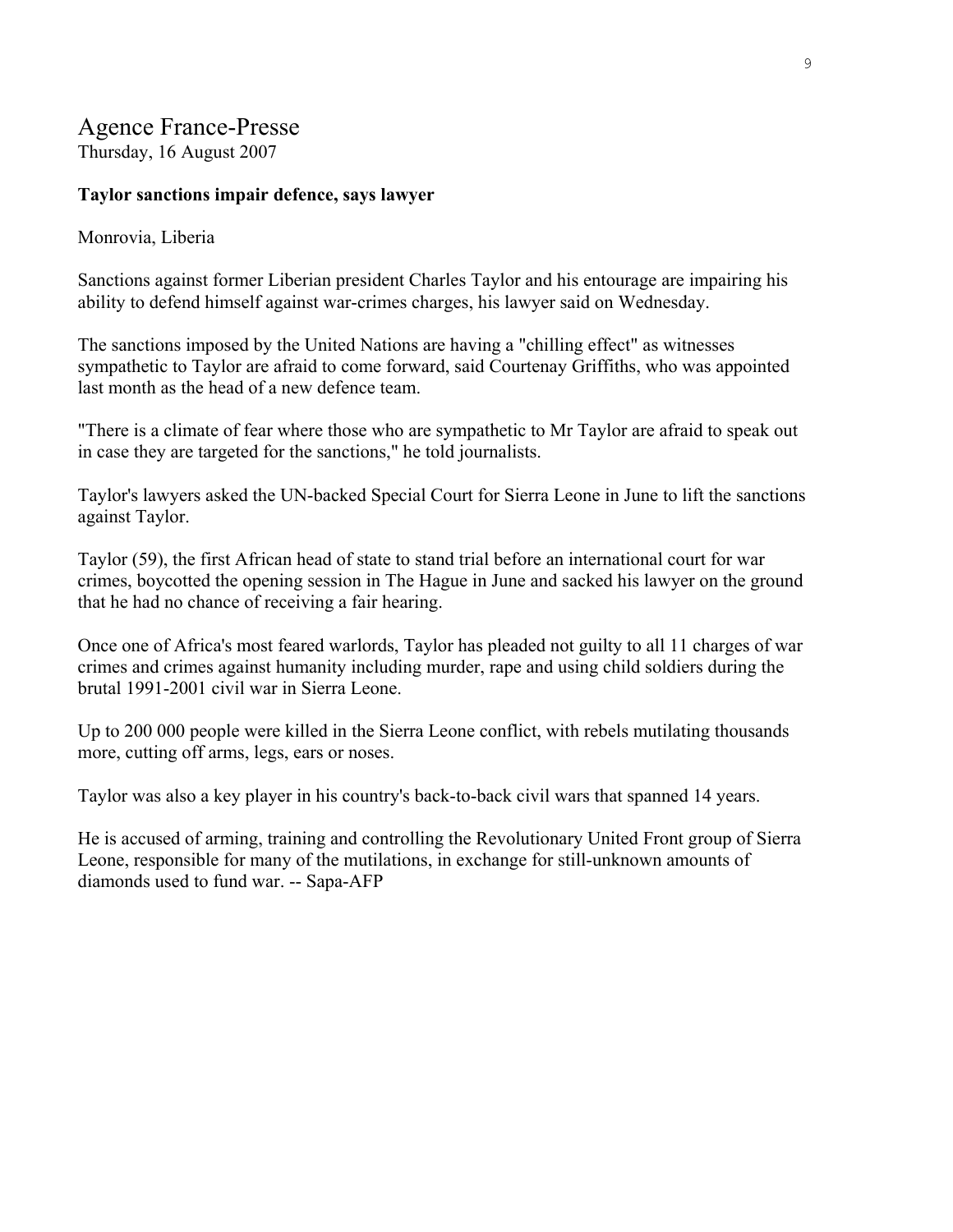# Daily Observer (Liberia)

Thursday, 16 August 2007

### **Hiccups in Taylor's Trial**

By George Kennedy and Edith Quabo



Defense counsel of Mr. Taylor, R-L: Roger Sahota, Courtenay Griffiths, QC, Cllr. Levali Supuwood and Morris Anyah *photo by George D. Kennedy*

New Lawyers Seek Postponement until January, Raise Impediments to Accused's Acquittal,

**MONROVIA,** Another snag is seemingly developing in the much-awaited trial of indicted former Liberian president Charles Taylor with his newly appointed lawyers sending fresh signals that could once again delay the start of the trial in The Hague.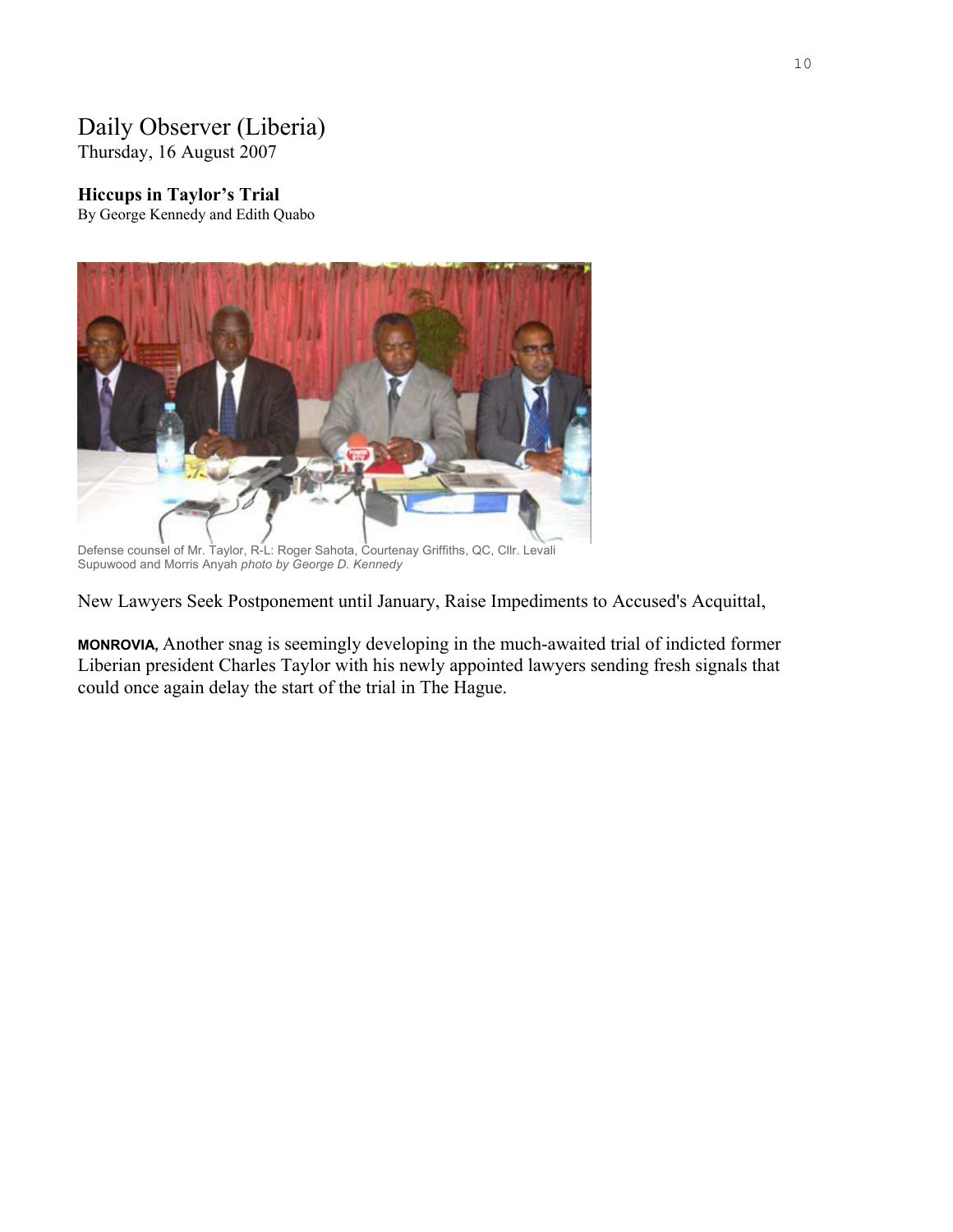

United Nations Mission in Liberia (UNMIL)

## **UNMIL Public Information Office Media Summary 15 August 2007**

*[The media summaries and press clips do not necessarily represent the views of UNMIL.]*

## **International Clips on Liberia**

# **Liberia says "arms cache" was actually scrap metal**

MONROVIA, Aug 15 (Reuters) - Authorities in Liberia said on Wednesday a large ammunition cache they thought they had discovered while investigating a possible coup plot was in fact scrap metal destined for recycling. The supposed cache was discovered during a raid on Sunday on an unfinished building in a town on the main road to Ivory Coast, fuelling speculation it was linked to an alleged scheme to smuggle weapons into the country. Liberian police and soldiers from the U.N. peacekeeping force carried out the raid, which police officials said at the time had unearthed mostly new AK-47 machinegun ammunition.

# **International Clips on West Africa**

**VOA** 15 August 2007

# **Opposition Candidate Maintains Lead in Early Sierra Leone Results**

By James Butty, Washington, D.C.

The independent Electoral Commission in Sierra Leone has released more results from last Saturday's presidential and parliamentary elections. In the latest results released Tuesday, Ernest Koroma of the opposition All Peoples' Congress (APC) party continues to lead incumbent Vice President Solomon Berewa of the ruling Sierra Leone People's Party (SLPP). Charles Margai of the People's Movement for Democratic Change (PMDC) party is in third place. Andrew Kromah is executive director of SKYY FM in Freetown and KISS FM in Bo, both VOA affiliates. He told VOA that although it is still too early in the vote count, it appears Vice President Berewa might be in some trouble.

#### VOA 14 August 2007

# **Sierra Leone on High Alert during Vote Count**

By Phuong Tran, Dakar

Voters in in Sierra Leone are anxiously awaiting more election results after a small percentage of the count was announced on Monday. Officials counselled patience while they increased patrols around the country and security forces threatened to shut down an opposition party radio station.

# **West African bloc inter-parliamentary meeting opens in Cote d'Ivoire**

ABIDJAN, Aug 14, 2007 (Xinhua via COMTEX) -- The 20th ordinary session of the West African economic and monetary union's inter-parliamentary committee (CIP-UEMOA) has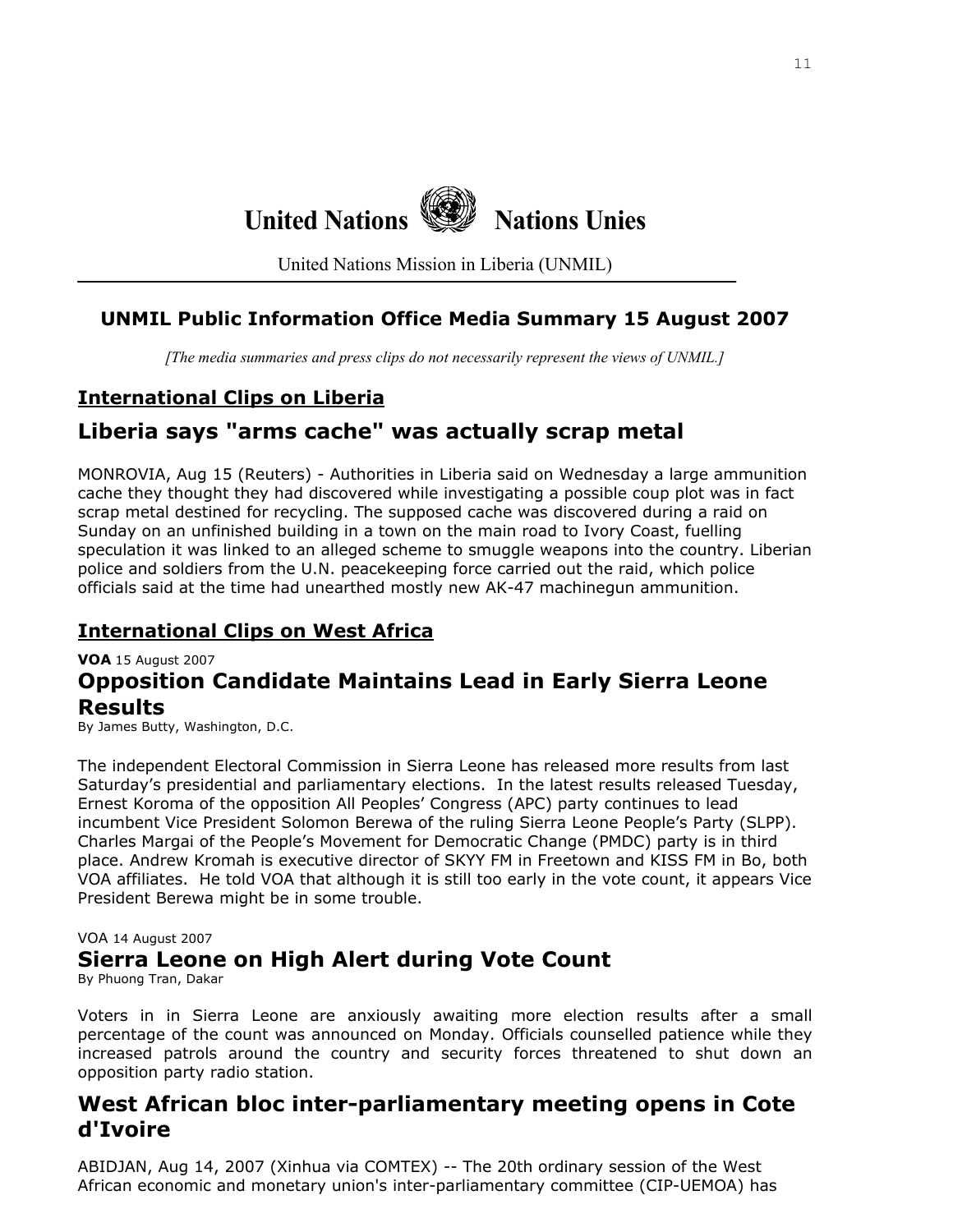opened. The ten-day meeting is expected to deliberate on issues concerning the 2008 budget, its implementation and election-observer missions within UEMOA zone, Melegue Traore, CIP-UEMOA's committee president said Monday during the opening ceremony.

# **Local Media – Newspaper**

#### **International Rescue Committee Foots Training for Teachers**  *(Heritage)*

- According to an International Rescue Committee (IRC) release, a 12-month training programme for 400 Liberian teachers has been launched in Kakata, Margibi County and is being carried out by the Ministry of Education in collaboration with the IRC and the Liberia Teachers Training Programme. The release said teachers currently attending the workshop have no credentials but have been teaching for sometime.
- Speaking at the launching, the head of the Academy of Education Development (AED), Chris Ashford said that similar programme will be launched in the Southeast between 2008 and 2009. Deputy Education Minister, Peter Ben said teachers' education was crucial for Liberia's reconstruction.

### **Sea Erosion Renders Dozens Homeless In Sinkor**

*(The Inquirer and Heritage)* 

• Correspondents said that scores of people have been made homeless in Sinkor due to sea erosion along the beaches in the area, adding that the waters entered the homes of residents rendering of the beaches and rendered several people homeless.

**Local Media – Radio Veritas** *(News monitored yesterday at 6:45 pm)* 

#### **Sea Erosion Renders Dozens Homeless In Sinkor**

#### **President Sirleaf Dialogues with Youth Leaders**

• Speaking during a meeting with the leaders of the Federation of Liberian Youths (FLY), President Ellen Johnson Sirleaf said the best security can be ensured when the needs of the people are met and that the Government was committed to security while measures were being taken to tackle the Country's development needs. The forum was in continuation of the President's consultation with stakeholders. *(Also reported on ELBS and Star Radio)*

### **Teachers Undergo Training**

- According to an International Rescue Committee (IRC) release, a 12-month training programme for 400 Liberian teachers has been launched in Kakata, Margibi County and is being carried out by the Ministry of Education in collaboration with the IRC and the Liberia Teachers Training Programme. The release said teachers currently attending the workshop have no credentials but have been teaching for sometime.
- Speaking at the launching, the head of the Academy of Education Development (AED), Chris Ashford said that similar programme will be launched in the Southeast between 2008 and 2009. Deputy Education Minister, Peter Ben said teachers' education was crucial for Liberia's reconstruction.

*(Also reported on ELBS and Star Radio)*

### **Former Ruling Party Leaders Squabble over Sale of Headquarters**

- The Legislative Caucus of the former ruling National Patriotic Party yesterday accused the Party's Legal Counsel, Theophilus Gould and Secretary-General, John Whitfield of planning to sell the Party headquarters in Sinkor.
- Addressing a news conference yesterday, the Caucus vowed to "resist physically" all attempts to lease the headquarters to any one without the consensus of party officials.

*(Also reported on ELBS and Star Radio)*